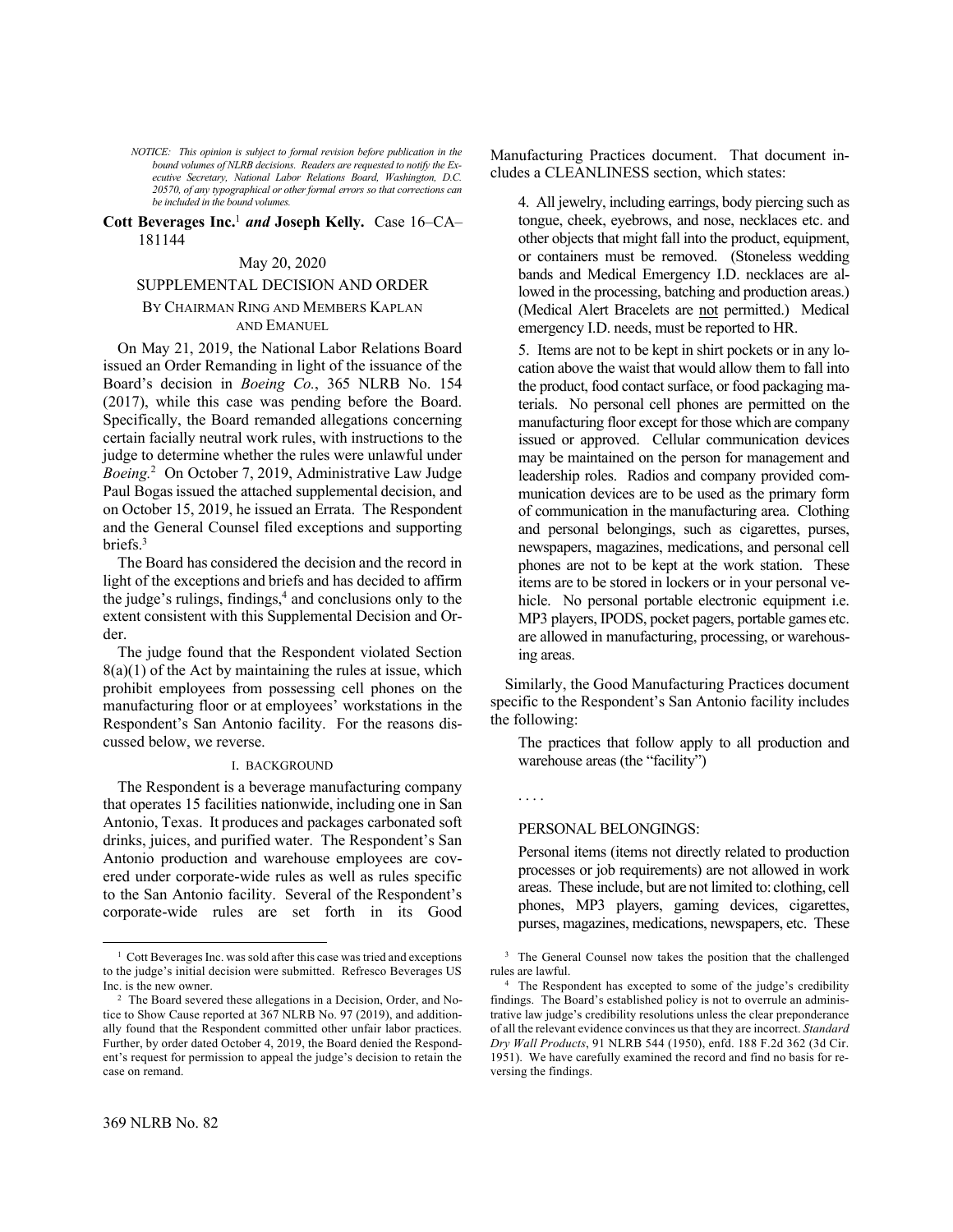may be kept in an associate's locker and may be used during break periods in designated areas.

The San Antonio facility's Good Manufacturing Practices also prohibit, in work areas, jewelry and all other items either worn above the waist or not secured below the waist.

# II. ANALYSIS

In *Boeing*, the Board set out a new standard for determining whether a facially neutral work rule, reasonably interpreted, would unlawfully interfere with, restrain, or coerce employees in the exercise of their Section 7 rights.<sup>5</sup> The Board overruled the "reasonably construe" prong delineated in *Lutheran Heritage Village-Livonia*, 343 NLRB 646 (2004), which held that a facially neutral work rule would be found unlawful if employees would reasonably construe it to prohibit Section 7 activity. Id. at 647. Instead, the Board in *Boeing* held that,

when evaluating a facially neutral policy, rule or handbook provision that, when reasonably interpreted, would potentially interfere with the exercise of NLRA rights, the Board will evaluate two things: (i) the nature and extent of the potential impact on NLRA rights, *and* (ii) legitimate justifications associated with the rule.

# *Boeing*, supra, slip op. at 3 (emphasis in original).

In conducting this evaluation, the Board will strike the proper balance between the employer's asserted business justifications for the policy against the extent to which the policy interferes with employee rights under the Act, viewing the rule or policy from the employees' perspective. Id. Ultimately, the Board places work rules into one of three categories:

*Category 1* will include rules that the Board designates as lawful to maintain, either because (i) the rule, when reasonably interpreted, does not prohibit or interfere with the exercise of NLRA rights; or (ii) the potential adverse impact on protected rights is outweighed by justifications associated with the rule. . . .

*Category 2* will include rules that warrant individualized scrutiny in each case as to whether the rule would prohibit or interfere with NLRA rights, and if so, whether any adverse impact on NLRA-protected conduct is outweighed by legitimate justifications.

*Category 3* will include rules that the Board will designate as *unlawful* to maintain because they would prohibit or limit NLRA-protected conduct, and the adverse impact on NLRA rights is not outweighed by justifications associated with the rule.

Id., slip op. at  $3-4$  (emphasis in original). However, it is clear that these categories "represent a classification of *results* from the Board's application of the new test" and "are not part of the test itself." Id., slip op. at 4 (emphasis in original).

Under this classification scheme, if the General Counsel meets the initial burden of establishing that a reasonable employee would interpret a rule as potentially interfering with the exercise of Section 7 rights, the Board will then balance that potential interference against the employer's legitimate justifications for the rule. *LA Specialty*, supra, slip op. at 3. When the balance favors the employer's interests, the rule at issue will be lawful and will fit within *Boeing* Category 1(b). When the potential interference with Section 7 rights outweighs any possible employer justifications, the rule at issue will be unlawful and fit within *Boeing* Category 3. Finally, in some instances, "it will not be possible to draw any broad conclusions about the legality of a particular rule because the context of the rule and the competing rights and interests involved are specific to that rule and that employer. These rules will fit within *Boeing* Category 2." Id.

The Respondent contends that its Good Manufacturing Practices are necessary to avoid contamination of the Respondent's beverage production processes and for the safety of its employees. Its policies were developed in response to U.S. Food and Drug Administration (FDA) requirements, pursuant to the Food, Drug, and Cosmetic Act (FDCA), that companies establish and follow practices to minimize hazards inherent in food production.<sup>7</sup> The Respondent contends that the prohibition of personal items from its production area minimizes the risk of items coming loose and contaminating the beverages it produces and that the application of its rule to the warehouse is necessary because warehouse employees operate five-to-six– ton forklifts in a high-traffic environment, and the distractions associated with cell phones create a safety risk.

<sup>&</sup>lt;sup>5</sup> The reasonable interpretation of a rule is based upon the perspective of an objectively reasonable employee who is aware of his legal rights but who also interprets work rules as they apply to the everydayness of his job. The reasonable employee does not view every employer policy through the prism of the Act. *LA Specialty Produce Co.*, 368 NLRB No. 93, slip op. at 2 (2019) (internal quotations omitted).

<sup>6</sup> In *LA Specialty,* the Board re-designated the subdivisions of *Boeing*  Category 1 as (a) and (b). 368 NLRB No. 93, slip op. at 2–3.

<sup>7</sup> The FDCA requires that manufacturers "evaluate the hazards that could affect food manufactured, processed, packed, or held" by its facility and to "identify and implement preventive controls to significantly minimize or prevent the occurrence of such hazards." 21 U.S.C.A. § 350g.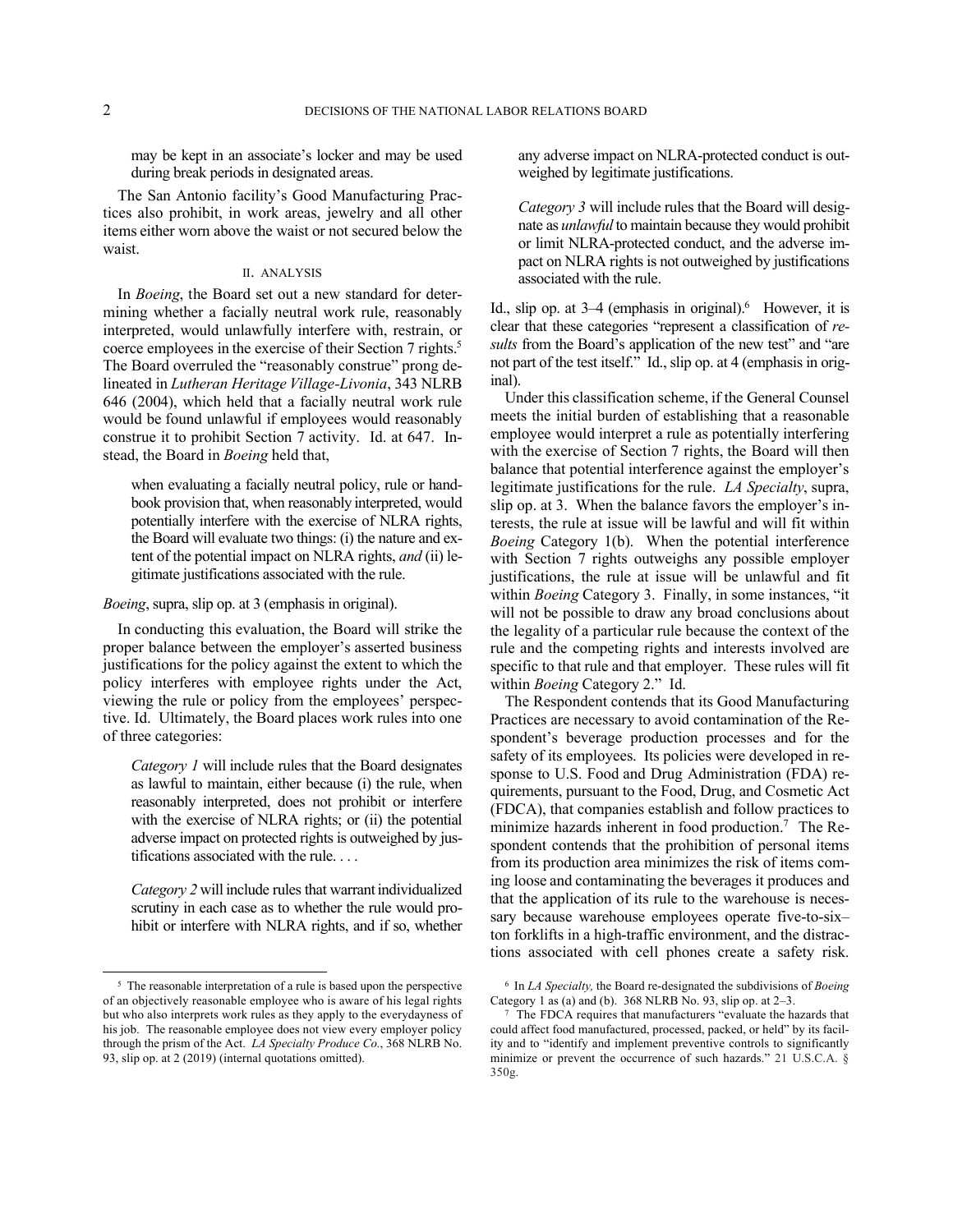Employees also drive forklifts in and out of the production area.

Citing *Whole Foods Market Group, Inc.*, 8 the judge found that the rules prohibiting cell phones were unlawfully overbroad because they infringed on employees' Section 7 rights to take photographs, record audio and video in the workplace, and make Section 7–protected calls from work areas.<sup>9</sup> Further, the judge rejected the Respondent's justifications for the rules, finding that the Respondent could have promulgated narrower rules that would satisfy its needs without infringing Section 7 rights, such as by permitting cell phones to be worn below the waist where they would be less likely to fall into beverage containers. The judge recognized that, in *Boeing*, the Board found that rules prohibiting recording in the workplace would generally be categorized as lawful Category 1 rules. However, he found that the rules at issue here were distinguishable because they broadly prohibit even the possession of cell phones in work areas and because the employer's justification for the rule in *Boeing* implicated national security and threats of terrorism, unlike the Respondent's justification for the rules here.<sup>10</sup>

The Respondent and General Counsel each filed exceptions to the judge's decision, arguing that the judge erred in finding that the rules were unlawful under *Boeing*. As explained below, we find merit in these exceptions.

We agree with the judge that the Respondent's corporate-wide and San Antonio Good Manufacturing Practices potentially infringe on Section 7 rights by restricting employees' ability to use their phones not only to make audio or video recordings but also to communicate with each other about workplace issues or to take photographs of working conditions. Importantly, however, the Respondent's prohibitions are limited to working areas, specifically the manufacturing floor and the warehouse, as opposed to nonworking areas. Indeed, nothing in the rules restricts employees from retrieving their phones from their lockers and using them on their own time when away from

their workstations. In light of the above, we find that the rules' potential infringement on Section 7 rights is relatively slight.

Turning to the Respondent's justification for the rules, we find that the broad prohibition of personal items including cell phones from work areas is a reasonable, lawful effort to ensure the integrity of the Respondent's beverage production process and to satisfy FDA requirements for food-production facilities. We also agree with the Respondent that, because of the unique distractions cell phones pose, a blanket prohibition on usage in work areas is a reasonable restriction in order to reduce the risks of product contamination, slowed response times, and onthe-job accidents. Indeed, safety is a particular concern for warehouse employees who operate forklifts in a fastpaced environment and transport product from the production areas.<sup>11</sup> Accord *Argos USA LLC d/b/a Argos Ready Mix, LLC,* 369 NLRB No. 26 (2020) (finding that employer lawfully maintained a rule prohibiting drivers from having cell phones in the cabs of commercial vehicles in light of the potential hazards cell phone usage could pose to drivers of such vehicles). Finally, we reject the judge's rationale that the rules are unlawful because the Respondent could have drafted the rules more narrowly. As set forth above, having found that the rules have some, albeit slight, impact on Section 7 rights, the pertinent question becomes whether that impact (or overbreadth) is outweighed by the Respondent's business justifications for the rule, not whether the Respondent could have drafted a narrower rule. See *Boeing*, supra, slip op. at 9 fn. 41 (explaining that employers need not anticipate and exempt every conceivable Section 7 activity when drafting neutral work rules).<sup>12</sup>

For the above reasons, we find that the Respondent's legitimate business interests outweigh the relatively slight risk that the Good Manufacturing Practices will interfere with employees' right to engage in activity protected by the  $Act.<sup>13</sup>$ 

<sup>8</sup> 363 NLRB No. 87 (2015) (discussing employees' Sec. 7 rights to record in the workplace to document hazardous working conditions and unfair labor practices), affd. 691 Fed. Appx. 49 (2d Cir. 2017).

<sup>9</sup> The judge also noted that evidence of the Respondent's unlawful interrogation of the Charging Party, which is not before us in this proceeding, was obtained by an employee recording with his personal device; however, that recording was made in an office and not at the employee's workstation.

<sup>&</sup>lt;sup>10</sup> The Board in *Boeing* acknowledged that the recording ban there potentially infringed Sec. 7 rights, but held: "Although the [national security–related] justifications associated with Boeing's no-camera rule are especially compelling, we believe that no-camera rules, in general, fall into Category 1, types of rules that the Board will find lawful . . . ." *Boeing,* supra, slip op. at 17.

<sup>&</sup>lt;sup>11</sup> The judge's opinion that the Respondent should permit cell phones to be secured below the waist ignores the particular distractions cell

phones pose and would potentially compromise the Respondent's legitimate efforts to maintain good manufacturing and control practices in compliance with the FDCA.

<sup>12</sup> Thus, the judge's discrediting of Corporate Senior Director of Quality Patrick Rank's testimony concerning whether the Respondent could have addressed its cell phone concerns with a narrower policy is immaterial to our post-*Boeing* analysis.

<sup>13</sup> Although we find merit in the exceptions, we disagree with the Respondent's and the General Counsel's contentions that the Respondent's rules should be designated as Category 1(a) rules. Inherent in the Respondent's restriction on the possession of cell phones in work areas is the prohibition on using those phones for photographing or recording concerted activities and documenting working conditions, as well as the prohibition on making calls from work areas. Although the specific reference to cell phones is contained in a long list of personal items that cannot be carried in work areas, that does not change the effect of the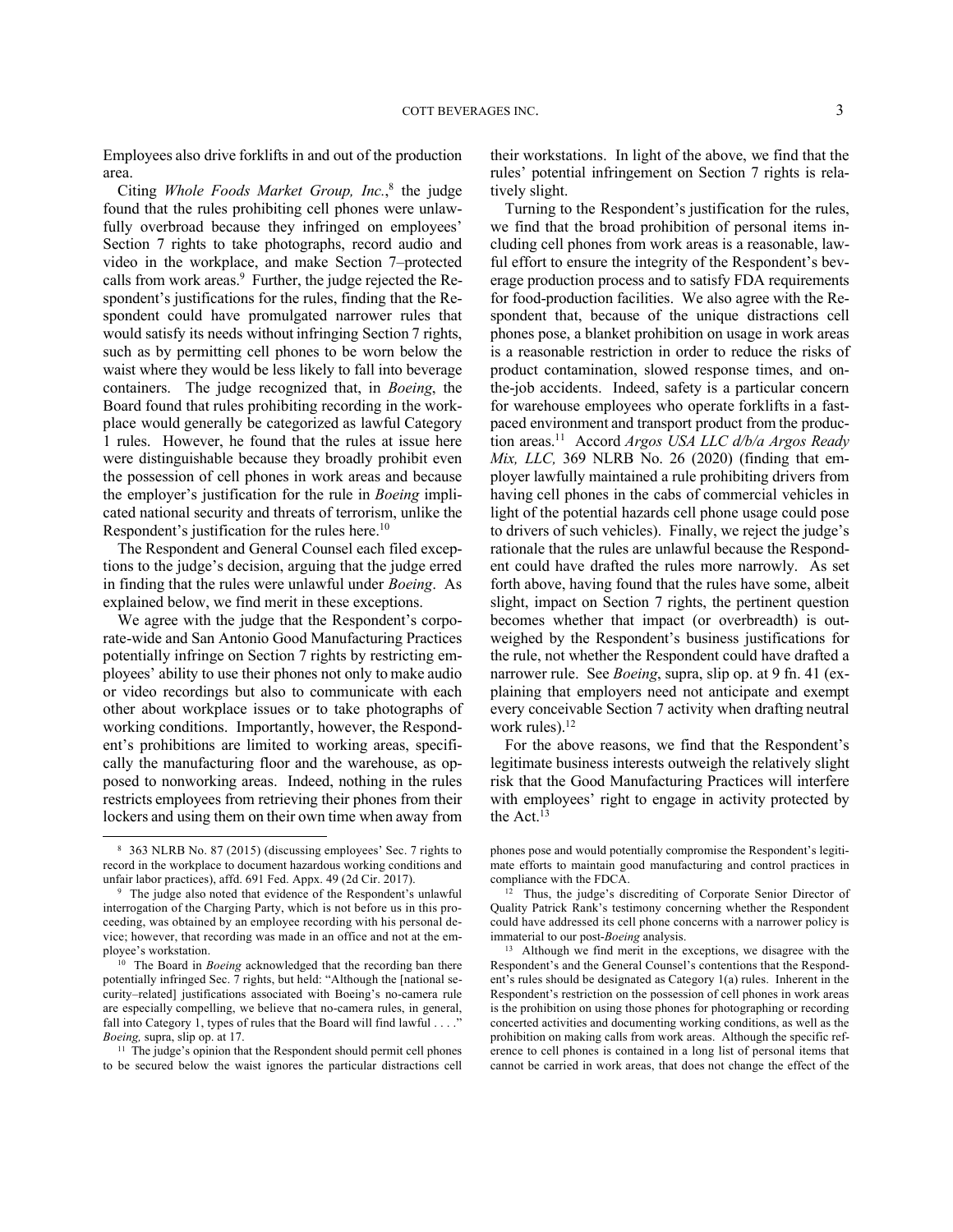Accordingly, we reverse the judge and find the Respondent's cell-phone policies are lawful.

### ORDER

The allegations that the Respondent unlawfully maintained rules prohibiting employees from having cell phones on the manufacturing floor or at their workstations are dismissed.

Dated, Washington, D.C. May 20, 2020

| Chairman |
|----------|
| Member   |
|          |

William J. Emanuel, Member

### (SEAL) NATIONAL LABOR RELATIONS BOARD

- *Megan McCormick, Esq.* and *Eva Shih, Esq.,* for the General Counsel.
- *John J. Toner, Esq.* and *Joseph Damato, Esq. (Seyfarth Shaw LLP),* of Washington, D.C. and *Brian Stolzenbach, Esq.,* and *Karla E. Sanchez, Esq. (Seyfarth Shaw LLP)* of Chicago, Illinois, for the Respondent.

### SUPPLEMENTAL DECISION

STATEMENT OF THE CASE

PAUL BOGAS, Administrative Law Judge. On September 11, 2017, I issued a decision finding, inter alia, that Cott Beverages Inc. (the Respondent) violated Section 8(a)(1) of the National Labor Relations Act (Act or NLRA) by maintaining rules that prohibited employees from having personal cell phones on the manufacturing floor or at their workstations. Both the Respondent and the General Counsel excepted to elements of my decision. While those exceptions were pending before the National Labor Relations Board (Board or NLRB), the Board issued its decision in *The Boeing Company*, 365 NLRB No. 154 (2017), reconsideration denied 366 NLRB No. 128 (2018). In that decision, the Board modified the standards for determining when an employer's work rules violate Section 8(a)(1). On May 21, 2019, the Board issued an Order remanding the instant case to me "for the purpose of reopening the record, if necessary, and preparation of a supplemental decision addressing the complaint allegations affected by *Boeing* setting forth credibility resolutions, findings of fact, conclusions of law, and a recommended Order." The only issues remaining in this proceeding are those to which the *Boeing* decision is relevant—specifically, those pertaining to whether the Respondent violated Section 8(a)(1) by maintaining overly broad rules that prohibit employees from possessing personal cell phones on the manufacturing floor or at their workstations.<sup>1</sup>

After the remand, the General Counsel and the Respondent both submitted statements taking the position that the record should not be reopened, and the Charging Party, John Kelly, did not submit a statement. I did not find a basis to reject the views of the General Counsel and the Respondent that additional evidence was not necessary, and I provided the parties with the opportunity to submit briefs. The General Counsel and the Respondent both filed briefs in which they take the position that the Respondent's prohibitions on employee possession of personal cell phones do not violate the Act under the standards set forth in the *Boeing* decision. Charging Party Kelly (an individual nonlawyer who is not represented by legal counsel) did not submit a brief; however, in a June 11, 2019, submission, Kelly essentially argued that the rules were unlawful under *Boeing* because cell phone recordings are extremely valuable in controversies between employees and employers and the Respondent had not shown that the rules' impact on such use was outweighed by evidence of a risk of contamination or injury.<sup>2</sup>

to the Respondent's employees, given that employees may possess company-issued or -approved devices but not personal devices.

1 The other allegations in the Complaint concerned interrogations and, as of June 3, 2019, the Respondent had completed compliance with the remedy regarding the violations I found in that regard.

2 Kelly's June 11 submission was an opposition to the General Counsel's motion of May 31, 2019. That motion, which the Respondent supported, asked that I remand this proceeding to the Director of Region 16 for further action. In the Motion, the General Counsel took the position that the Respondent's rules are lawful under the *Boeing* standard and it appeared that the further action the General Counsel anticipated was dismissal of the allegations relating to those rules. I found merit in Kelly's opposition to that course of action and, on June 25, 2019, I denied the General Counsel's motion. On August 9, 2019, the Respondent filed a motion with the Board requesting a special appeal and asking the Board to stay all further proceedings before me in this case and dismiss the allegations. On October 4, 2019, the Board denied the Respondent's August 9 motion.

rule, which potentially infringes on some Sec. 7 activity. Because we have found that the potential adverse impact on protected rights is outweighed by the Respondent's justifications, we find that the rules at issue here should be placed in *Boeing* Category 1(b)*.*

In *Argos*, supra, we placed in *Boeing* Category 1(a) a rule prohibiting drivers of the respondent's ready-mix trucks from having a cell phone in the cab of the truck. However, *Argos* differs from this case in material ways. In that case, the ready-mix trucks are equipped with two-way radios and disposable cameras, and drivers may take breaks while they are away from the facility. Thus, we found that nothing in the cell phone policy "would indicate to an employee that they are prohibited from discussing, taking photos, or recording their terms and conditions of employment while away from the facility." Id., slip op. at 4. Moreover, and importantly, the policy in *Argos* emphasized repeatedly that the purpose of the policy was to ensure the safety of the drivers and the general public. Based on these considerations, we concluded that the drivers, viewing the policy in the context of the everydayness of their jobs, would not interpret it to interfere with the exercise of employee rights under the Act. Id. By contrast, the purpose of the rules here may not be obvious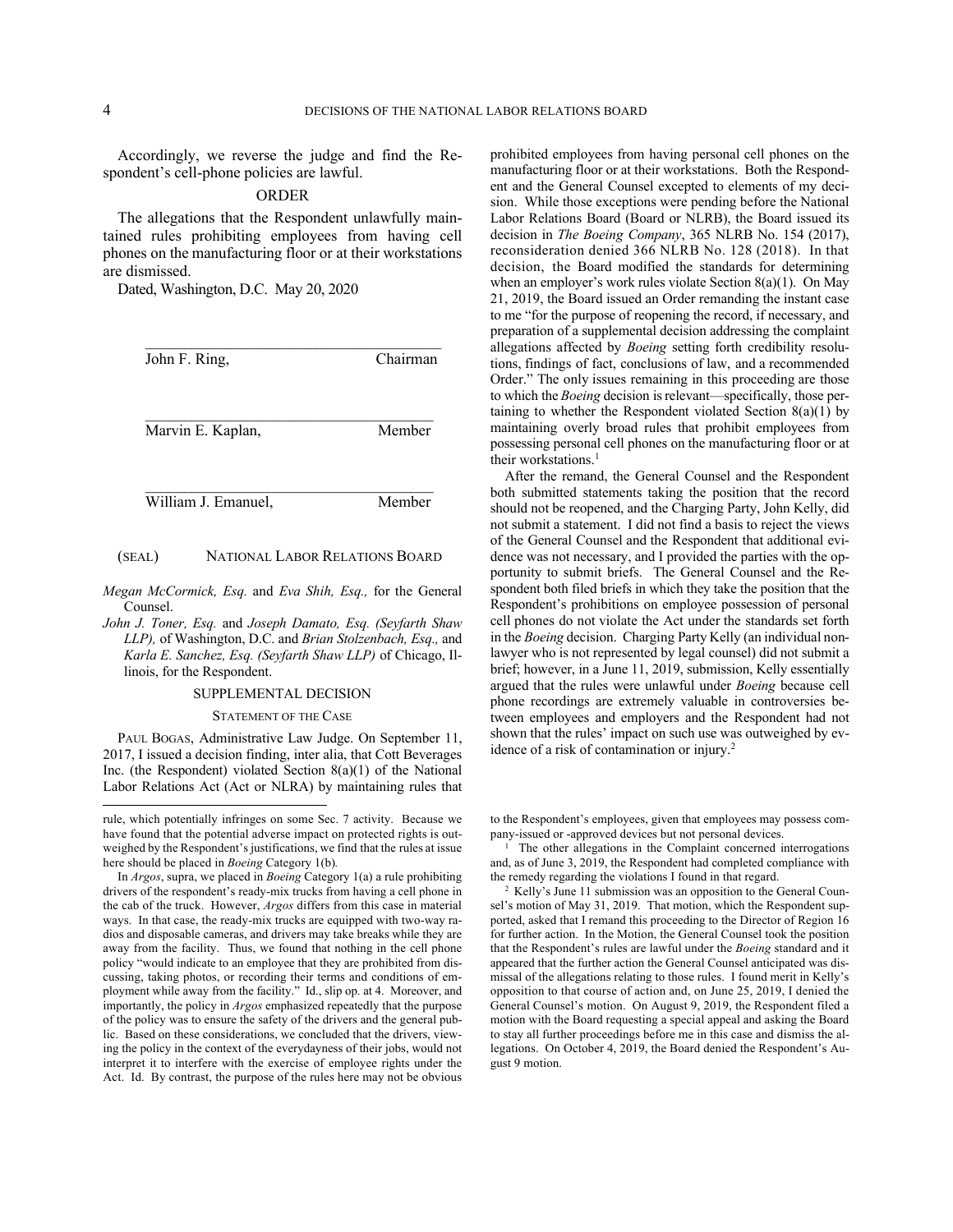## FINDINGS OF FACT

### I. JURISDICTION

The Respondent, a corporation, operates a beverage manufacturing facility in San Antonio, Texas, where it annually receives products, goods, and materials valued in excess of \$50,000 directly from points located outside the State of Texas. The Respondent admits that it is an employer engaged in commerce within the meaning of Section 2(2), (6), and (7) of the Act.

# II. ALLEGED UNFAIR LABOR PRACTICES

## *A. Facts*

# 1. Background

The Respondent is a beverage manufacturing company that operates 15 facilities, including one in San Antonio, Texas. It produces and packages carbonated soft drinks, juices, and purified water. The Respondent employs 190 individuals at its San Antonio facility, of whom about 50 work in production and 15 in the warehouse. The Respondent's employees are not represented by a labor organization.

There are four production lines at the San Antonio facility, each of which produces beverages or containers and/or fills containers with beverages. The lines operate continuously during the shifts when they are in operation, with four to six employees on each line during a given shift. Transcript at Page(s) (Tr.) 139. Employees assigned to the production lines do not have scheduled breaks, but they do have unscheduled breaks, including 30 minutes for lunch. Each production line has a "line lead" employee who oversees the operation of the line. When an employee working on the line takes a break it is generally the line lead who relieves that employee and steps in to perform the relieved employee's duties. The facility also has a warehouse area where five employees work on any given shift. Forklifts are used in both the production and the warehouse areas at the facility to move materials and product.

Darren Heinsohn is the process leader for one of the four production lines at the San Antonio facility. In that capacity, he oversees the line lead employee as well as the regular employees on that production line. Heinsohn reports to Shane Owens who is the facility's production manager.

2. Prohibition on Possession of Personal Cell Phones

In the decision that I issued prior to the Board's decision in *Boeing*, I found that the Respondent's rules prohibiting employees from possessing their personal cell phones while in the facility's production and warehousing areas or at their workstations and requiring them to store such devices in employee lockers unlawfully interfered with employees' right to engage in protected concerted activity. There are two rules at issue—one a corporate-wide rule and one promulgated for the San Antonio facility. The "cleanliness" section of the corporate rule, which has been in effect since approximately March 25, 2014, states:

4. All jewelry, including earrings, body piercing such as tongue, cheek, eyebrows, and nose, necklaces etc. and other objects that might fall into the product, equipment, or containers must be removed. (Stoneless wedding bands and Medical Emergency I.D. necklaces are allowed in the processing, batching and production areas.) (Medical Alert Bracelets are not

permitted.) Medical emergency I.D. needs, must be reported to HR.

5. Items are not to be kept in shirt pockets or in any location above the waist that would allow them to fall into the product, food contact surface, or food packaging materials. No personal cell phones are permitted on the manufacturing floor except for those which are company issued or approved. Cellular communication devices may be maintained on the person for management and leadership roles. Radios and company provided communication devices are to be used as the primary form of communication in the manufacturing area. Clothing and personal belongings, such as cigarettes, purses, newspapers, magazines, medications, and personal cell phones are not to be kept at the work station. These items are to be stored in lockers or in your personal vehicle. No personal portable electronic equipment i.e. MP3 players, IPODS, pocket pagers, portable games etc. are allowed in manufacturing, processing, or warehousing areas.

#### General Counsel Exhibit Number (GC Exh.) 3.

At the San Antonio facility the Respondent imposed the following prohibition, which has been in effect since approximately April 2015, and which is in addition to the Corporate Policy set forth above:

#### PERSONAL BELONGINGS:

Personal items (items not directly related to production processes or job requirements) are not allowed in work areas. These include, but are not limited to: clothing, cell phones, MP3 players, gaming devices, cigarettes, purses, magazines, medications, newspapers, etc. These may be kept in an associate's locker and may be used during break periods in designated areas.

### JEWELRY:

All jewelry, including earrings, body piercing such as tongue, cheek, eyebrows, and nose, necklaces etc. and other objects that might fall into the product, equipment or containers must be removed (plain wedding bands and Medical Emergency I.D. necklaces are allowed in the processing, batching and production areas).

### \* \* \*

## NO ITEMS ABOVE THE WAIST:

No items may be carried in shirt pockets (i.e. pens, pencil[s], combs, etc.) All loose items must be carried in pants pockets or otherwise secured below the waist; such items should be minimized. Plants providing uniforms are encouraged to purchase shirts with no pockets, to help enforce this policy.

## GC Exh. 4.

The only witness who the Respondent called to testify about the justifications for the challenged rules was Patrick Rank – the Respondent's corporate senior director of quality from October 2013 to May 2017. Rank headed a team that developed the policies that contain the prohibitions set forth above. He stated that there were two basic reasons for the Respondent's promulgation of the prohibitions on personal cell phones. The first was to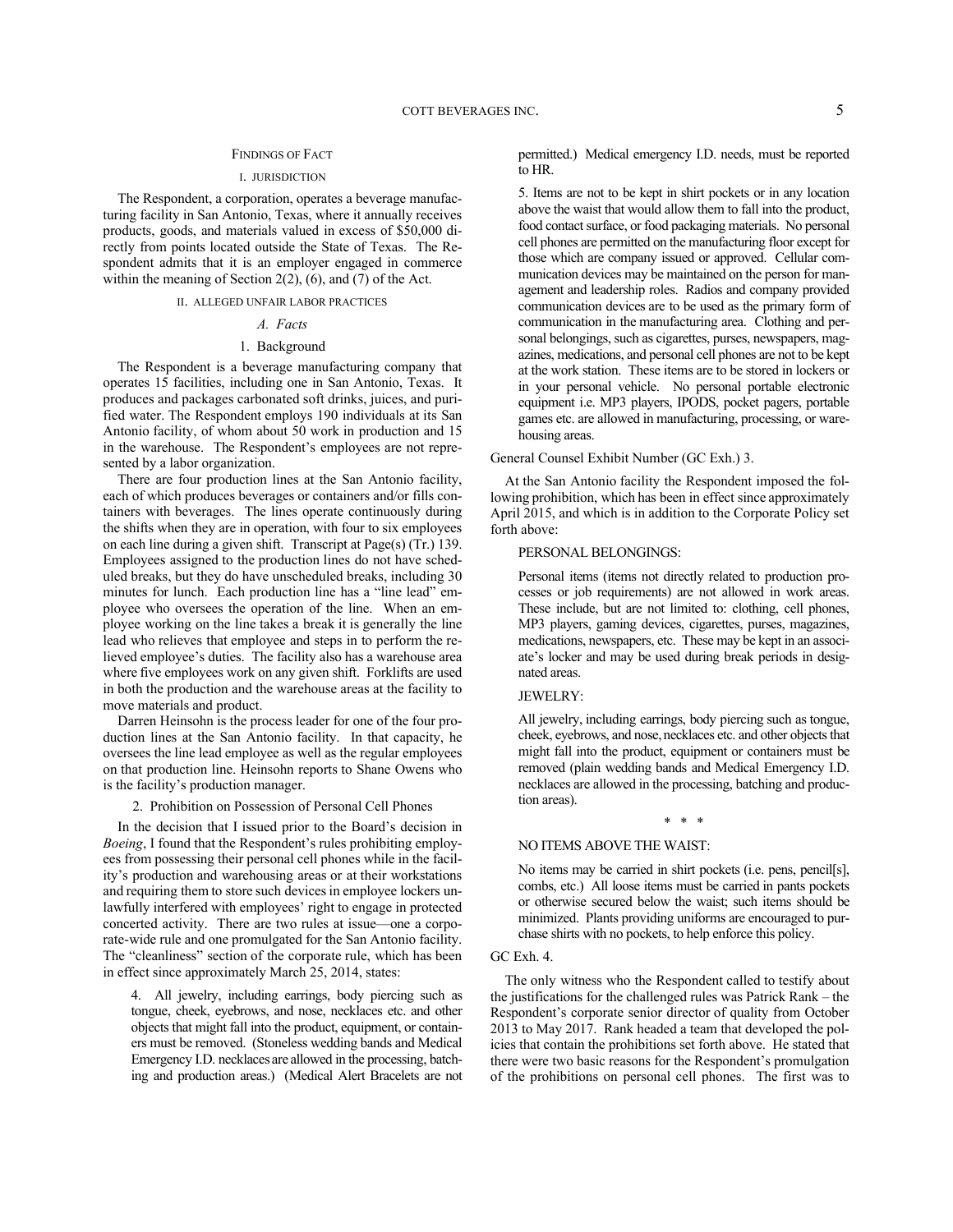protect against contamination. Specifically, he testified that "hav[ing] a cell phone or something above the belt would allow a foreign material to be dropped in a container" used in the production of food. Tr. 146. He suggested that such foreign material could include the cell phone itself. Tr. 147–148. Rank did not testify, however, that having a cell phone secured below the belt would "allow a foreign material to be dropped" into the food. Rank testified that all the Respondent's plants are regulated by the U.S. Food and Drug Administration (FDA) pursuant to the Food, Drug, and Cosmetic Act (FDCA). See 21 U.S.C. Section 301, et seq. and 21 C.P.R. Section 110.5, et seq*.*, which set forth certain measures to prevent contamination.

Rank testified that the second reason for the prohibition was that the Respondent was concerned about the safety of its employees. Tr. 146. He stated that employees' use of cell phones near the production lines could distract employees and slow their reaction to problems or cause them to injure themselves. The use of the cell phones in the warehouse, he stated, might distract employees and cause someone, or something, to be hit by a forklift.<sup>3</sup> Neither Rank's testimony, nor the record as a whole, identifies any actual incidents when an employee's possession of a cell phone or similar device resulted either in contamination of product or in injury to person or property.

Rank was asked by counsel for the Respondent whether it would be possible to address concerns about cell phones in a less restrictive manner—for example, by allowing employees to possess cell phones but restricting how they carried and used them. Rank's testimony till that point had been largely fluid, but in response to this softball question from sympathetic counsel his speech became hesitant and stammering. His uncertainty was apparent to me from his demeanor, but it is evident even from a simple review of the transcript of his answer:

No. No. I don't—I think if you—if you try to implement a policy such as the one you just recommended or not recommended, but just suggested, it is one that—I don't see how a— I don't see how it could be managed. It is not a policy that you don't—you would then be in a position to have to manage the—every single minute of what an associate was doing with that particular device, so I don't think the policy in itself would be manageable.

Tr. 150–151. Not only was Rank's response on this subject strained and uncertain, but it was also self-serving and conclusory. I find that this response was not credible based on Rank's demeanor, the testimony itself, and the record as a whole.

Rank stated that while the contamination and safety concerns discussed above justified prohibiting employees from even possessing cell phones in the production and warehouse areas, the Respondent permitted line lead employees to possess *and use* cell phones in those same areas. He stated that the Respondent did not apply the prohibition to lead employees and managers because those individuals "have a responsibility to communicate . . . to the outside world or to the management" about occurrences at the manufacturing facility. Rank also expressed the view that because supervisors are "not tied to a piece of equipment" Tr. 149, the Respondent did not, by allowing those individuals to possess and use cell phones, create the same risk that it would by allowing regular employees to exercise that freedom. It appears, however, that Rank, who was a corporate-level official, did not have an accurate understanding of the role that line lead employees played in the production area at the San Antonio facility. In particular, the evidence showed that, at the San Antonio facility, line lead employees were generally the ones who took over regular employees' production line duties during breaks. Tr. 63,177. Rank appears to have been unaware of this insofar as he denied that lead employees ever fill-in for other employees during breaks, and asserted that production lines are, instead, "staffed with" "relief operators" who fill-in during breaks. Tr. 153–154.4

As set-forth above, the corporate policy relaxes the prohibition slightly by stating that it applies to cell phones "except for those which are company issued or approved." Neither Rank, nor any other witness, stated whether, or on what basis, the Respondent believed that an employee's possession of a company approved or issued cell phone would not pose the same risks of contamination and injury that were posed by an employee's possession of a personal cell phone.

Heinsohn testified that at all times when employees are physically present on the production line they are expected to be working and are considered to be on "working time." Tr. 63. They cannot leave the line for breaks unless they are relieved. Heinsohn also stated that the employees take their breaks in facility break rooms that are not part of the manufacturing floor. Ibid.

#### 3. Ammonia Leak Accident on May 12

Joseph Kelly, the charging party, is a production line employee and a member of the facility's safety committee. On May 12, 2016, there was an accident at the facility involving an ammonia leak. Kelly smelled the ammonia entering his work area

<sup>&</sup>lt;sup>3</sup> The Respondent's counsel asked Rank about chemicals used at the Respondent's facilities, and Rank responded that cleaning chemicals used at the Respondent's facilities could be dangerous if used improperly. Rank did not, however, claim that the presence of cell phones increased the risk that cleaning chemicals would be used improperly or that the risk involving cleaning chemicals had anything to do with the prohibitions at issue here.

<sup>4</sup> In its Brief on remand, the Respondent exaggerates the difference in risk presented by allowing all employees on the manufacturing floor to carry cell phones as opposed to just allowing the line leads and management employees to do so. It asserts that "At any given time only about three management individuals are on the manufacturing floor carrying cellular phones, compared to 190 total employees." Brief of the Respondent at Page 12. The evidence shows, however, that only 50

employees work in the Respondent's production operation, Tr. 74, and that "at any given time" at most 16 to 24 of those—four to six on each of four lines—are on-duty on the production lines, Tr. 139. Even that figure may overstate the number of regular employees on the production floor at a given time because not all four lines operate on every shift. Tr. 61. Similarly, the Respondent's suggestion that it only permits three persons to have cell phones on the production floor at any given time is dubious since it takes account of only three line leads, not of the other supervisors and managers—e.g., Heinsohn (a process leader), Ewing Bond (a process leader), and Owens (production manager)—who its policy allows to possess personal cell phones while in the production area. Nor does it account for the fourth line lead who would be present if all four lines were operating.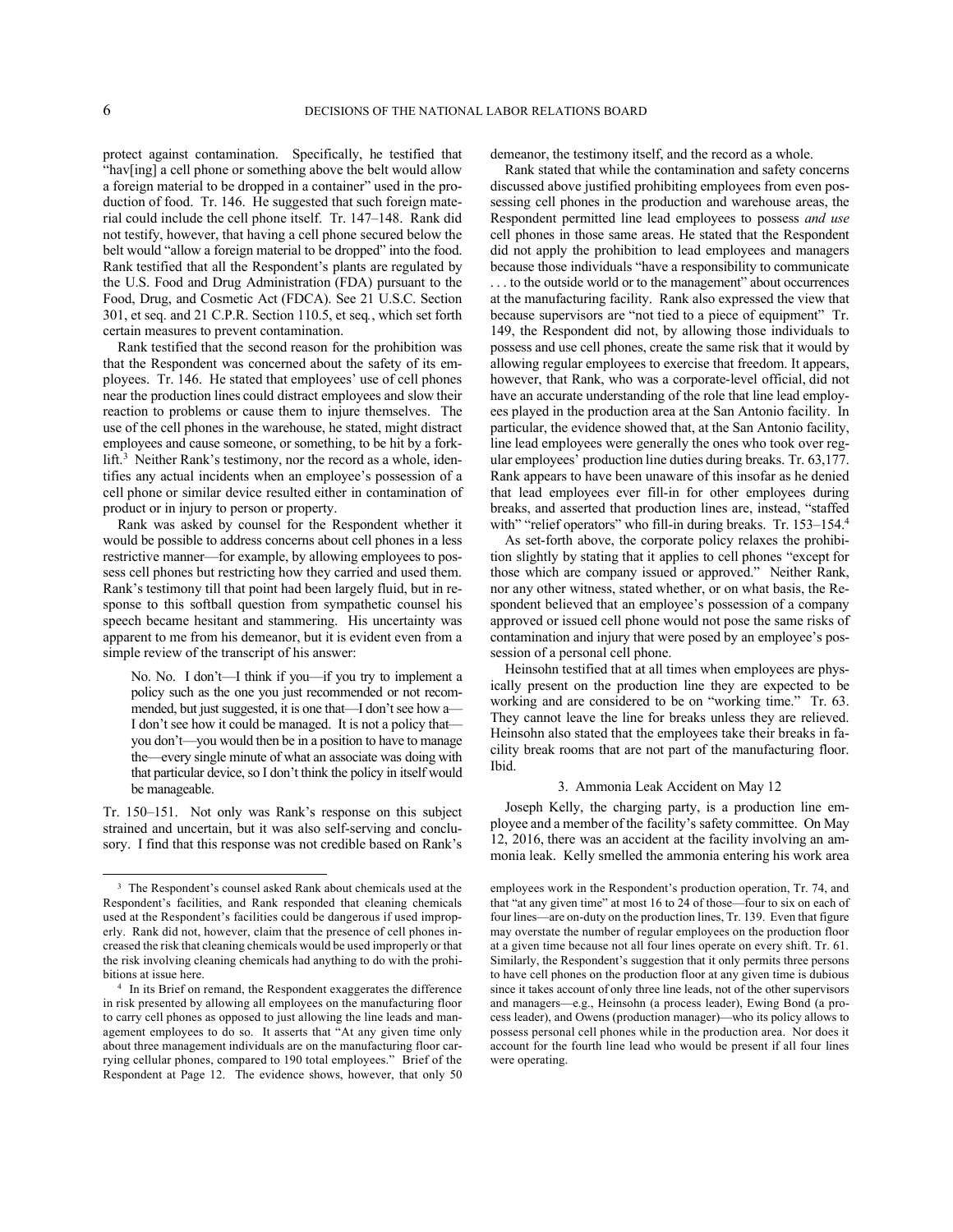and responded by, inter alia, using the 911 system to alert public safety officials to the emergency. Due to the danger posed by the leak, employees were evacuated, and the facility was shut down for a period of hours.

#### III. ANALYSIS

## *A. Prohibition on Employees Possessing Cell Phones at Work*

In *Boeing*, the Board stated that when an employer's facially neutral rule is alleged to interfere with employees' exercise of NLRA rights in violation of Section 8(a)(1), the lawfulness of the rule is evaluated using a balancing test, except when the rule is of a type that the Board has already designated as uniformly lawful (category 1) or uniformly unlawful (category 3). Individualized scrutiny under the balancing test is the appropriate analysis in this case because the Respondent's challenged rules are facially neutral and not among those types that the Board has previously designated as uniformly lawful or unlawful.

Before proceeding to the balancing test, I address the Respondent's argument that in *Boeing* the Board designated the Respondent's prohibitions as the type of "category 1" rules that are uniformly lawful. That is simply not the case. Neither in *Boeing* nor in any other case cited to me by the parties or of which I am aware has the Board designated blanket prohibitions on employee possession of personal cell phones in work areas as either uniformly lawful or uniformly unlawful. In *Boeing* the rule that was at-issue, and which the Board placed in category 1, prohibited employees at "one of the country's most prominent defense contractors" from photographing or videotaping in the workplace. The Respondent seeks to expand the holding in *Boeing* too broadly when it argues that it disposes of the very different rules at-issue in the instant case. The rule approved in *Boeing* did not prevent employees from possessing cell phones, or other camera enabled devices in work areas. To the contrary, the Board specifically observed that the *Boeing* rule expressly provided that "[p]ossession of [camera-enabled devices such as cell phones] *is permitted on all company property*." Slip op. at 17. (Emphasis Added). What Boeing's rule prohibited was only the "use of these devices to capture images or video." The Respondent's rules in the instant case are more draconian, prohibiting employees from even possessing cell phones in work areas and thereby absolutely precluding employees from using cell phones not only to take photographs or video recordings, but also precluding employees from making audio recordings or phone calls as part of NLRA-protected activities. That type of interference with employees' exercise of their NLRA rights was not presented, or considered, in *Boeing.*

In recent years, employees' NLRA activity has not infrequently included using cell phones to make audio recordings. In cases brought to vindicate NLRA rights, disputes of fact often arise regarding what was said at a meeting or during a conversation. When there is an actual audio recording of the disputed statements, those recordings supply important evidence to one attempting to ascertain the truth. The Board has recognized that in many reported cases an audio recording has been key evidence on the question of whether an individual made, or did not make, the allegedly unlawful statements. *Whole Foods,* 363 NLRB No. 87 slip op. at 3 fn. 8 (2016) (collecting cases),<sup>5</sup> enfd. 691 Fed. Appx. 49 (2d. Cir. 2017); *T-Mobile USA, Inc.*, 363 NLRB No. 171, slip at 3–4 (2016), enfd. in relevant part 865 F.3d 265 (5th Cir. 2017); see also *Sullivan, Long & Hagerty,* 303 NLRB 1007, 1013 (1991) (employee engaged in protected activity by carrying a tape recorder to aid in a Department of Labor investigation), enfd. mem. 976 F.2d 743 (11th Cir. 1992). The Board has also recognized that recording is a way that employees exercise their NLRA right to "document[ ] unsafe workplace equipment or hazardous working conditions, . . . [and] inconsistent application of employer rules." *Whole Foods*, supra. Moreover, although the Respondent effectively prohibits employees from making audio recordings of meetings and other conversations, it places no such limitations on doing so itself. Thus, the Respondent's rule creates an asymmetrical evidentiary circumstance where only one side—the employer and its supervisor/managerial personnel—has the ability to create, and retain (or destroy), audio evidence of an alleged unfair labor practice.

While the prior cases referenced above amply demonstrate that employees use cell phones to exercise their NLRA rights, the fact is that one need look no further than the instant case to see that this is so. The determination in this case that management had coercively interrogated Kelly in violation of Section  $8(a)(1)$  was based largely on the evidence provided by a covert recording of the contested conversation.<sup>6</sup> Without it, I might well have accepted the Respondent's more anodyne characterization of the interrogation. In addition, the evidence in this case showed that when there was an ammonia accident at the facility that affected worker safety, charging party Kelly was able to contact public safety officials for help during the emergency.<sup>7</sup> Interference with these types of NLRA activity were not at-issue in *Boeing* and were not addressed by the Board in that case.

Since the Respondent's cell phone rules are not of a type that the Board has designated as either uniformly lawful or unlawful, I turn to the individualized balancing test articulated in *Boeing.*

<sup>5</sup> The Board's list included: "*Times-Herald Record*, 334 NLRB 350, 354 (2001) (surreptitious audio recording of meeting at which employer unlawfully threatened employees admissible in Board proceeding), enfd. 27 Fed.Appx. 64 (2d Cir. 2001); *Painting Co*., 330 NLRB 1000, 1003 (2000) (covert recording supported allegation that employer unlawfully threatened to close the company), enfd. 298 F.3d 492 (6th Cir. 2002); *Arrow Flint Electric Co*., 321 NLRB 1208, 1219 (1996) (surreptitious recording was admitted in support of unlawful closure threat and discharge allegations); *Wellstream Corp.*, 313 NLRB 698, 711 (1994) (surreptitious recording admissible in support of allegations that employer unlawfully solicited grievances and threatened employee); *McAllister Bros.,* 278 NLRB 601 fn. 2, 605 fn. 3 (1986) (recording of meeting admitted to show that employer unlawfully engaged in direct dealing),

enfd. 819 F.2d 439 (4th Cir. 1987); *Algreco Sportswear Co.,* 271 NLRB 499, 505 (1984) (surreptitious recording admitted to support allegations of unlawful threats); *East Belden Corp.,* 239 NLRB 776, 782 (1978) (surreptitious recording of a meeting admitted to show that employer unlawfully told employees that it did not intend to sign a contract with the union), enfd. 634 F.2d 635 (9th Cir. 1980)."

<sup>6</sup> This issue is no longer in the case, since the Respondent has complied with the order pertaining to the unlawful interrogation.

<sup>&</sup>lt;sup>7</sup> The record did not show whether Kelly contacted these officials using his personal cell phone. At any rate, possession of a cell phone either did, or would have, facilitated this communication about a safety emergency affecting a group of employees.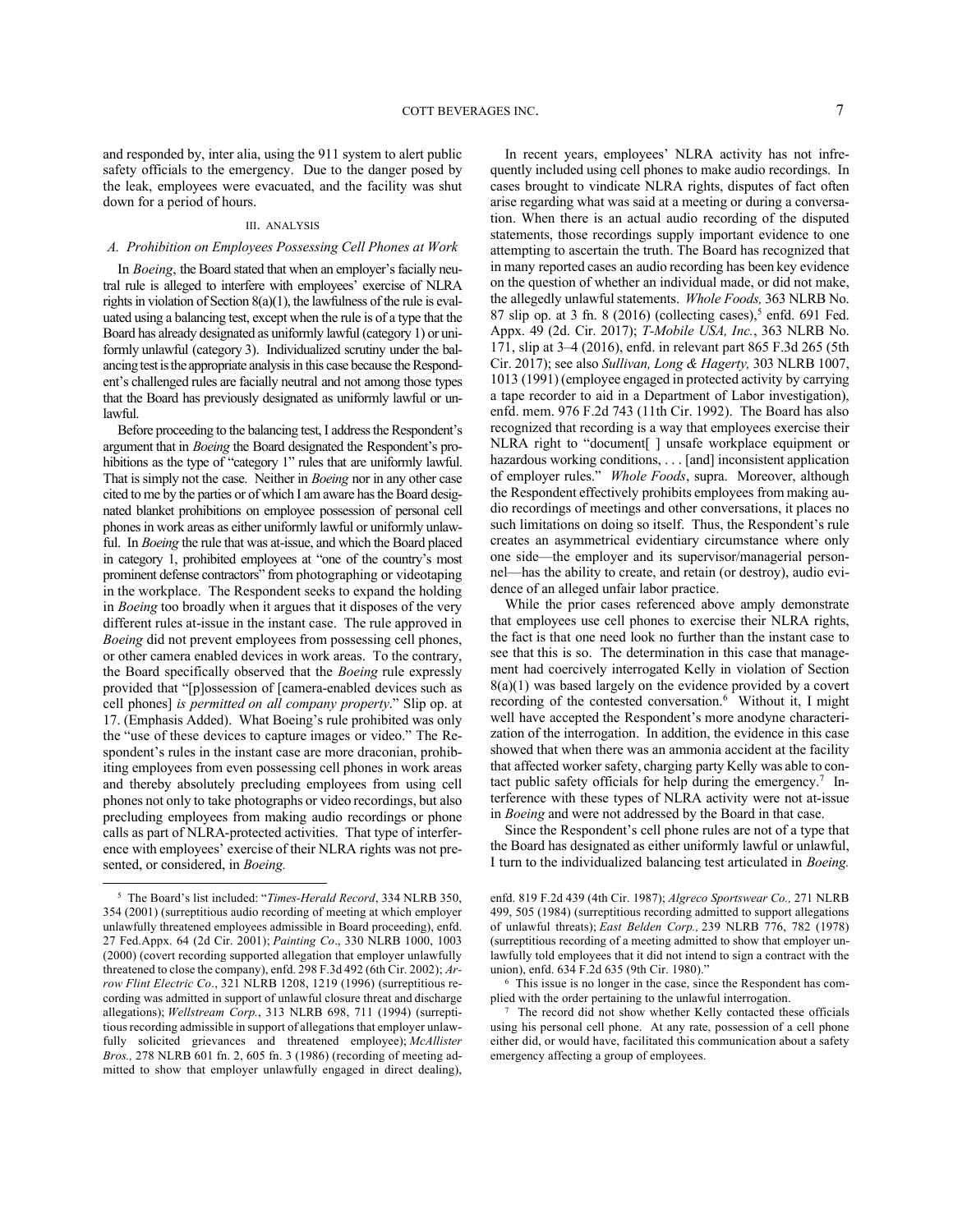Under that balancing test, I first must determine whether the facially neutral rules are ones that the employees would "reasonably interpret[ ]" as "potentially interfer[ing] with the exercise of NLRA rights." If they are, I then am required to evaluate whether the "nature and extent of the potential impact on NLRA rights" outweighs any "legitimate justifications associated with" the rule. *Boeing*, slip op. at 3– 4 and 16.

Regarding the first question, I find that employees would reasonably interpret the rule against possession of cell phones as interfering with the exercise of their NLRA rights. Employees exercise NLRA rights when they document unlawful interference with protected union or concerted activity in order to challenge such interference. *Bon Harbor Nursing and Rehabilitation*, 348 NLRB 1062, 1079 (2006) (employee has right to document employer's unlawful removal of union literature from break area). Similarly, employees exercise NLRA rights when they document "unsafe workplace equipment or hazardous working conditions, . . . discussions about terms and conditions of employment, . . . [and] inconsistent application of employer rules." *Whole Foods*, slip op. at 3. As suggested by the charging party's call to public safety officials about the accidental release of ammonia into the air at the facility, employees may use a cell phone not only to document hazardous conditions, but to protect employees from hazards such as chemical accidents, factory fires, and so forth. Even if one assumes that an employee's use of a cell phone to document unfair labor practices or warn of abnormally dangerous conditions is not itself the exercise of NLRA rights, the cases show that in many instances cell phones are the means by which employees are able to exercise NLRA rights. Not only would a reasonable employee interpret the Respondent's challenged rules to interfere with employees' cell phone-enabled NLRA activities, but those rules cannot reasonably be interpreted as not interfering with such activities. Moreover, the rule will certainly chill employees from complaining about unfair labor practices since an employee who has audio documentation of a violation is more likely to risk filing a charge that might provoke the employee than would be an employer who had only his or her word.

The Respondent's challenged prohibitions place a particularly weighty burden on the types of NLRA activity discussed above. The Respondent does not identify any alternative means of engaging in those audio recording activities and phone calls that employees would be expected to have at their disposal without running afoul of the challenged policies. By prohibiting employees from possessing the means to engage in these NLRA-protected activities the Respondent necessarily and completely forecloses that activity. In this regard, the interference represented by the Respondent's rules is more complete than would be the case if the rule simply prohibited employees from making audio recordings or phone calls, since depriving employees of the equipment used for that activity means that employees would not be able to record or make a call even when the need to do so was so compelling that it justified an exception to the prohibition.<sup>8</sup> Moreover, given that the rule does not permit the possession of such equipment in the production and warehouse work areas, the rule necessarily does not differentiate between uses that are protected by the NLRA and those that are unprotected, a circumstance that led the Board to find the prohibitions in *Whole Foods* and *T-Mobile*, unlawfully overbroad. *Whole Foods*, slip op. at 4, *T-Mobile*, slip op. at 4.

The Respondent attempts to minimize the extent to which it is interfering with employees' exercise of NLRA rights by suggesting that the prohibition is limited to working time inasmuch as all employee time at the production line is "working time." This argument fails if for no other reason than that the prohibition encompasses nonworking time. Specifically, the Respondent not only prohibits employees from possessing cell phones in their work areas, but provides that cell phones are to be kept in lockers, except during "break periods *in designated areas*." The Respondent has not "designated" *any* areas where it permits employees to use cell phones while on breaks, and certainly has not shown that such areas include all areas where employees are present in the facility during non-working time. Second, the rule places no discernible limits on the Respondent's discretion to decide what areas, if any, are designated for cell phone use. The Board has held that an employer rule that requires an employee to obtain management's permission before recording for NLRA purposes or engaging in other types of protected activity violates the Act. *Whole Foods*, slip op. at 3; *G4S Secure Solutions (USA), Inc.*, 364 NLRB No. 92, slip op. at 1 (2016), enfd.707 Fed. Appx. 610 (11th Cir. 2017); *General Electric, Co.*, 169 NLRB 1101, 1102 and1104 (1968), enfd. 411 F.2d 750 (9th Cir. 1969). The Respondent's rule limits employees' ability to engage in recording activity to those instances in which the employer has granted permission by designating an area were such activity is allowed. Third, the record shows that not even all the time that employees are in the production area is work-time. Rather employees begin their breaks at the production line when a line lead relieves them. This means that there would be periods of time when employees are on break in the production areas, but prohibited from possessing cell phones. Moreover, the Respondent did not present evidence that the group of employees assigned to the warehouse area are on "work-time" whenever they are in the warehouse or otherwise prohibited from possessing personal cell phones.

Since the Respondent's facially neutral prohibitions on the possession of cell phones would reasonably be interpreted to potentially interfere with employees' exercise of NLRA rights, I turn to the second part of the balancing test—i.e., does that interference outweigh the Respondent's "legitimate justifications" for the cell phone rules. I find that the Respondent's interference with the exercise of NLRA rights does, in this case, outweigh any legitimate justifications for that interference. To support the Respondent's contention that legitimate concerns about food contamination justify its cell phone prohibition, Rank testified that "hav[ing] a cell phone or something above the belt would allow a foreign material to be dropped in a container." Rank's testimony—the only testimony offered by

<sup>8</sup> Both the Supreme Court and the NLRA itself recognize that circumstances sometimes justify employees taking action that would otherwise be prohibited. See *NLRB v. Washington Aluminum Co.*, 370 U.S. 9, 16– 17 (1962) (employer violated the NLRA when it discharged employees for violating plant rules by ceasing work where the reason the employees

did so was that the plant was bitterly cold); see also 29 U.S.C. Section 502 (employees who cease working because of "abnormally dangerous conditions" are protected even where such action would otherwise be an unlawful strike).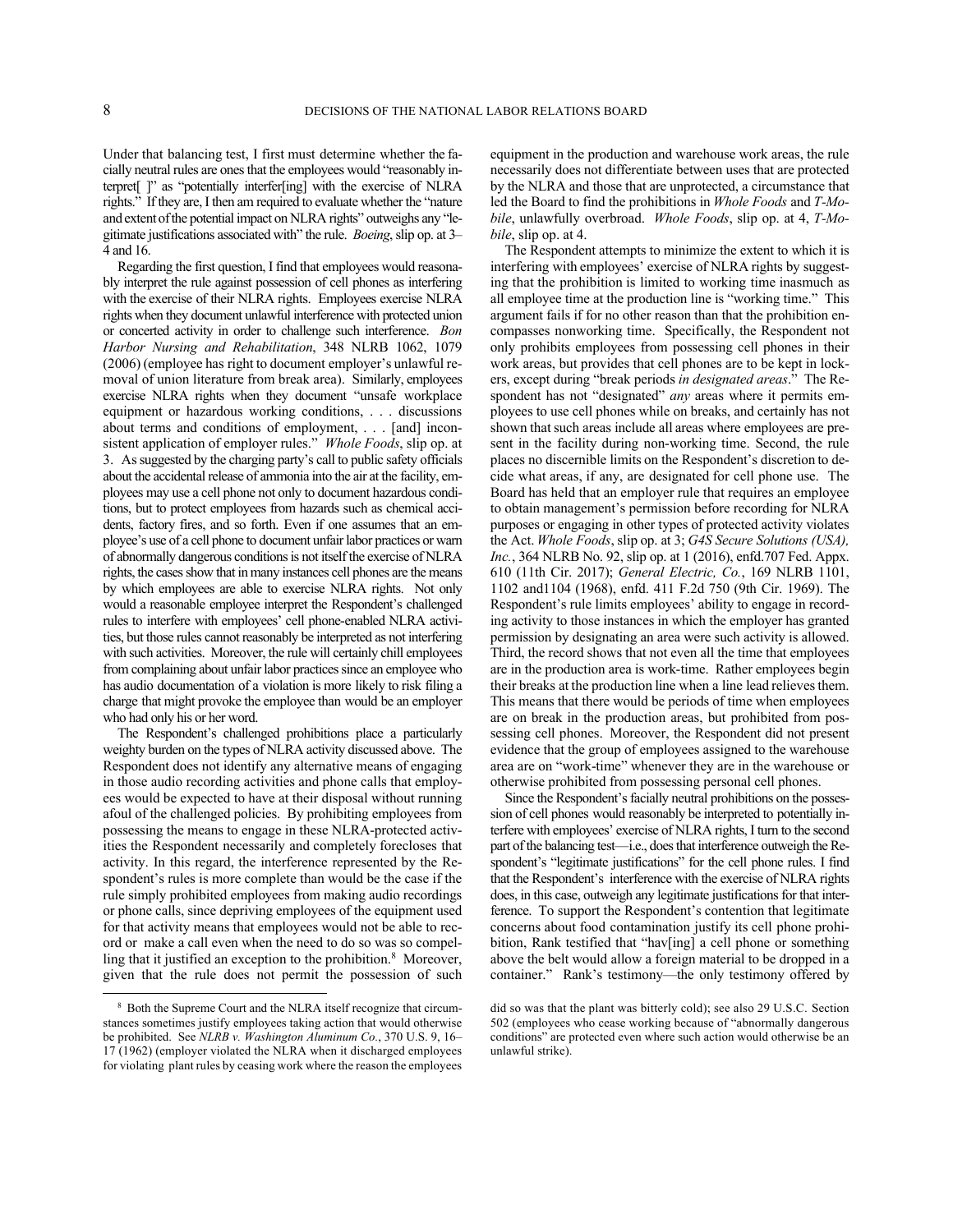the Respondent about its justifications for the cell phone prohibition—suggests that the Respondent could meet concerns about contamination without interfering with employees' exercise of the NLRA rights. Specifically, if the problem is, as Rank testified, the risk posed by an employee keeping a cell phone "*above the belt*," then that concern could be addressed by a restriction that requires employees to keep such devices in pants pockets or otherwise secured below the belt. Indeed, that is exactly what the Respondent's rules do with respect to employees' possession of other personal items—including "pens, pencils, combs"—that would contaminate product if dropped into an open food processing container. Although the Respondent's concerns about food safety could constitute a legitimate justification for a more limited restriction on cell phones (e.g., requiring that they be secured below the waist, or not used while operating equipment) that concern is not a legitimate justification for the much broader prohibition it has imposed. Nor, notably, would concerns about contamination explain why the Respondent extended the prohibition to employees working in the warehouse where beverage production does not take place and there is no reason to believe that contamination from a dropped cell phone is possible.

The Respondent's claim that it believes that possession of cell phones on the production line poses an unacceptable contamination risk is also contradicted by the fact that its rules permit line leads and supervisors to possess, and even use, such devices in those areas. Rank tried to explain this by asserting that line leads do not work on the production line. The record shows that, to the contrary, line leads at the facility regularly work on the production lines doing the same tasks as regular employees. Rank also suggested that concerns about permitting line leads to carry cell phones are outweighed by the countervailing interest in allowing those individuals "to communicate . . . to the outside world or to management." He did not state, however, that he gave any consideration to the fact that employees also have a countervailing interest—i.e., their freedom to engage in NLRAprotected documentation of coercive, unsafe or otherwise problematic activity or conditions in the workplace. The Respondent's argument that its ban is justified by overriding contamination concerns is undercut still further by the fact that the corporate rule prohibits employees from possessing a "personal" cell phone, but allows them to possess cell phones that "are company issued or approved." The Respondent did not present evidence that company-issued or approved cell phones would not pose the same risks that are posed by possession of personal cell phones. However, since the Respondent would be able to repossess a company-issued cell phone at any time, restricting employees to using only company phones minimizes the risk that a cell phone would end up providing evidence of alleged unfair labor practices or safety violations at the facility.

In weighing the Respondent's contamination justification, I also considered that the Respondent did not identify a single instance when a cell phone had ever caused contamination at any of its 15 production facilities. Nor did the Respondent present evidence showing that such contamination, even if it ever were to occur, could go undetected or would be difficult to remedy.

In considering how much weight to give to the Respondent's contamination justification, I considered the Respondent's argument that its facilities are subject to regulatory requirements imposed by the FDA. See 21 CFR Section 110 (2016). This argument would be more persuasive if the Respondent had shown that the prohibition on cell phones was mentioned by, or necessary to comply with, requirements imposed by the FDA.<sup>9</sup> However, the regulations identified by the Respondent, while requiring regulated entities to implement controls to protect food safety, make no mention of cell phones or electronic devices and do not state that those items are to be banned from either production or warehouse areas. Indeed, it is clear the Respondent's argument that the FDA bans the possession of cell phones on the manufacturing floor does not even convince the Respondent since, as discussed earlier, the Respondent allows line leads and managers to possess cell phones and allows any employee to possess a cell phone as long as it is "company issued or approved."<sup>10</sup>

Based on the above, and the record as whole, I find that the Respondent does not have a "legitimate" food contamination justification for its rules. That is not to say that it does not have an

<sup>9</sup> See *Hoffman Plastic Compounds v. NLRB*, 535 U.S. 137, 143–144 (2002) ("'[T]he Board is obliged to take into account other "equally important Congressional objectives"'" when considering action that would "potentially trench upon federal statutes and policies unrelated to the NLRA.") and *Southern Steamship Co. v. NLRB*, 316 U.S. 31, 47 (1942) ("[T]he Board has not been commissioned to effectuate the policies of the Labor Relations Act so single-mindedly that it may wholly ignore other and equally important Congressional objectives. Frequently the entire scope of Congressional purpose calls for careful accommodation of one statutory scheme to another, and it is not too much to demand of an administrative body that it undertake this accommodation without excessive emphasis upon its immediate task.").

<sup>&</sup>lt;sup>10</sup> To support its assertion that the *Boeing* balancing test weighs in its favor, the Respondent cites *Campbell Soup Co.*, 159 NLRB 74 (1966), enfd. 380 F.2d 372 (5th Cir. 1967). See Brief of Respondent at Page 21. In that case the Board approved of a rule that was enforced to prohibit an employee from wearing a pro-union hat and button in a factory where soup was being manufactured and canned. I have some doubts about the precedential value of the result in that case given that it was decided 50 years before the Board adopted the *Boeing* balancing test, has not been cited in a Board decision in over 30 years, and that it arose at a very

different time in terms of the automation and computerization of manufacturing. At any rate, I find that the factors weigh differently in that case than in the instant one. The decision shows that the Respondent used the rule to prohibit an employee from wearing a pro-union hat and union buttons in his work area, but did not prohibit him from entering the facility while wearing those items. Thus, the restriction there did not preclude the employee from exercising his NLRA right to convey a union message to coworkers at the facility. In the instant case, by contrast, the employees' ability to use audio recording to document NLRA violations or unsafe conditions at the facility is completely precluded since employees cannot record such conduct or conditions from inside the lockers where the Respondent requires them to deposit any cell phones they bring into the facility. In addition, the decision in *Campbell* shows that the restriction on NLRA activity was more narrowly tailored than the Respondent's is here. The employer in that case stated that, under its rule, an employee would be allowed to wear a union button in the work area as long as the button had a secure clasp and could wear a hat as long as it was not precariously loose-fitting and "slippery." The balancing test in the instant case might well dictate a different result if the Respondent had similarly tailored the prohibition to its stated justification.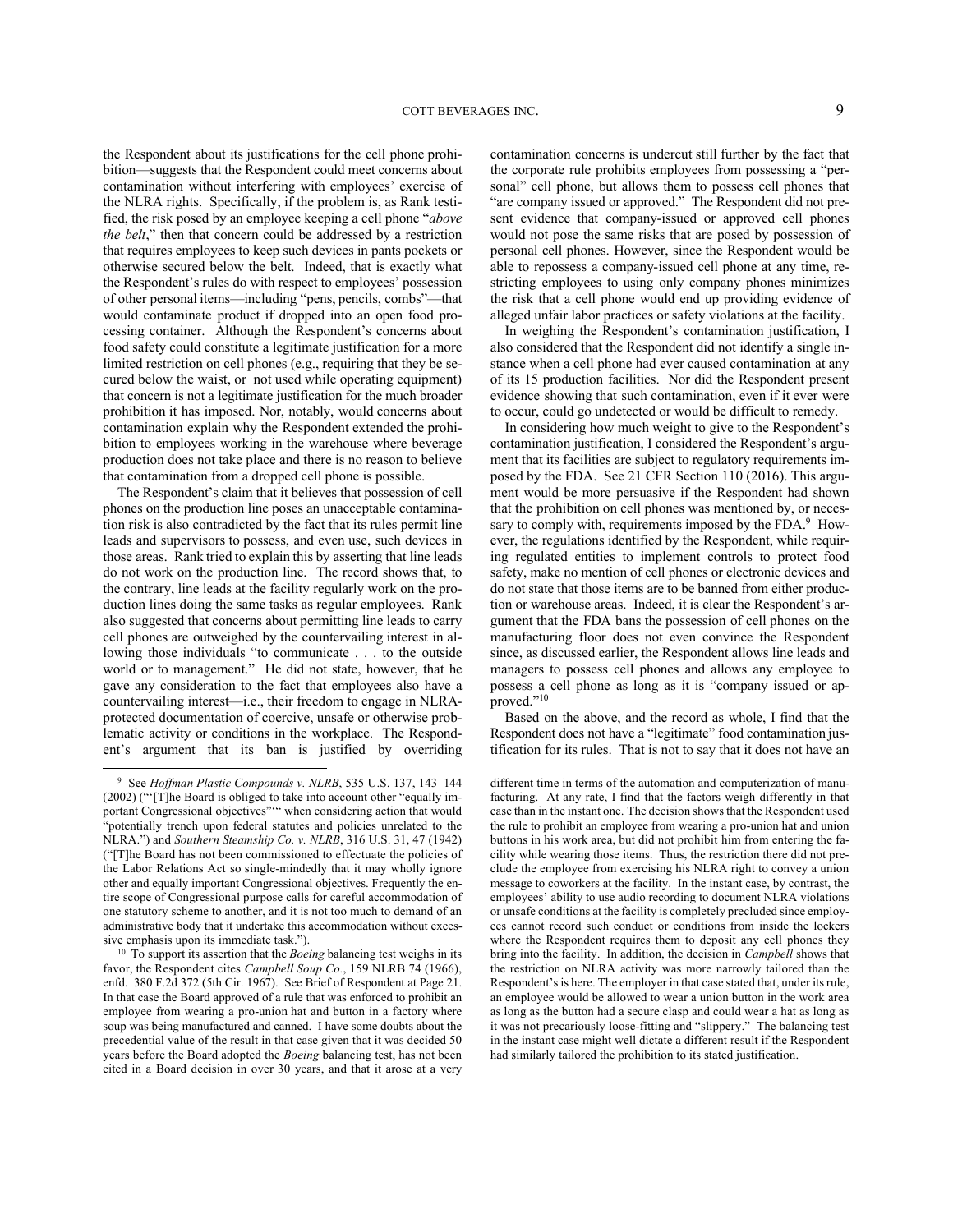interest in preventing contamination. Of course it does. But the record here shows that that interest is not connected to its cell phone prohibition. Even if the contamination justification could be seen as "legitimate," it would be too speculative and attenuated to outweigh the heavy burden that the Respondent's prohibition places on employees' exercise of their NLRA rights.

The Respondent also proffers a second justification for the prohibition on personal cell phones. It argues that banning personal cell phones and electronic devices is necessary because allowing employees to possess them in the production and warehouse areas would present unacceptable risks of injury to persons or property. This, it should be noted, is the only justification that appears to be asserted to justify the prohibition as it relates to the warehouse employees since the warehouse would not be expected to have, and was not shown to have, open containers or food processing surfaces that could be contaminated by cell phones. Based on my review of the record, I find that the Respondent has not shown that this purported concern over injuries is a legitimate justification for the rules. The Respondent does not identify a single incident when, prior to its promulgation of the rules in 2014 and 2015, one of its employees was distracted by a cell phone while performing work duties, much less any in which such distraction created a safety issue. Even Rank, the only witness who testified about the Respondent's justification for the rule, did not claim to know of any instances in which cell phone distraction had been a problem for the Respondent. Rather than present any evidence, the Respondent's attorneys rely on their own evidence-free assertion that employees with cell phones would recklessly neglect their duties and engage in a parade of horribles of distracted behavior. Specifically, counsel asserts that if Respondent's employees had cell phones they would not use them "for protected concerted activities, but for playing games, checking and commenting on Facebook statuses, checking Snapchat posts or posting on Snapchat, texting family and friends, reading the news or other online sources, watching live sports games or movies, and engaging in any other distracting conduct." Brief of Respondent at Pages 14 to 15. The Respondent's interference with employees' NLRA rights cannot be justified by counsel simply assuming the worst about employees.

Rank attempted to impart weight to the purported safety justification by noting that employees operate forklifts in the production and warehouse areas of the San Antonio facility. Tr. 148. As noted above, he does not identify any instances when the possession of cell phones resulted in one of its employees being distracted, much less being so distracted as to create a safety issue. I note, moreover, that the use of forklifts is ubiquitous in manufacturing and warehouse facilities. The Respondent did not provide a basis for believing that the use of this standard piece of equipment represents special risks at its facility. To the contrary, under the Respondent's theory, safety concerns would override employees' NLRA rights to carry cell phones at any facility that uses forklifts or similar equipment in a typical manufacturing environment. Moreover, as with the Respondent's claims about contamination risk, I find that the cogency and sincerity of its risk assessment with respect to safety is undercut by the fact that the cell phone policy allows line lead employees to possess and even use cell phones while performing the same tasks as other employees and allows any employee to possess a cell phone in

work areas as long as the phone is company-issued.

Even assuming that some type of restriction on cell phones is warranted to address safety concerns at the Respondent's facility, the Respondent has not shown that those safety concerns are a legitimate justification for the rules at-issue here. The Respondent did not provide credible evidence that any such concerns could not be addressed with a narrower restriction—for example, a prohibition on the *use* of cell phones *while driving* a forklift or *operating* equipment—that would not trammel employees' rights under the Act to make phone calls or recordings for their mutual aid and protection. For these reasons, I find that Respondent's proffered safety justification is not legitimate. Moreover, even if it were legitimate, I would find that the substantial interference that the Respondent's rules impose on employees' interests in the exercise of their NLRA rights outweighs any legitimate safety interest that is addressed by those rules.

As discussed earlier in this decision, the rule at-issue in this case is of a different type than the one the Board approved in *Boeing*. I am also mindful of the fact that the employer in this case is a very different type of employer than the employer in *Boeing*. In *Boeing*, the Board noted that the employer was "one of the country's most prominent defense contractors," and stated that "the American people have a substantial interest in permitting [it] to prohibit the use of cameras in facilities where work is performed that directly affects national security." The Boeing restriction also addressed the risk of espionage and terrorism. The primary justification that the Respondent proffers in the instant case—the possible contamination of product—is less weighty. If a cell phone were to be dropped into an open food container it would require a clean-up effort and the disposal of tainted product. But the evidence did not show that tainted product would have any chance of getting past quality controls and reaching consumers. As already discussed, the Respondent did not identify a single instance in which an employee's possession of a cell phone resulted in contamination of food product, much less any instance in which cell phone-tainted product escaped the plant. At any rate, the Respondent's purported concern about contamination from personal items is, to put it diplomatically, selective in that the rules do not prohibit employees from possessing multiple other items that present risks of contamination and allows supervisors to carry cell phones while performing exactly the same tasks as the employees who the rules prohibit from carrying them.

For the reasons discussed above, I conclude that, under the standards announced in *Boeing*, the Respondent has unlawfully interfered with employees NLRA rights in violation of Section  $8(a)(1)$  by maintaining rules prohibiting employees from possessing personal cell phones on the manufacturing floor and/or at their workstations.

## CONCLUSIONS OF LAW

1. The Respondent is an employer engaged in commerce within the meaning of Section 2(2), (6), and (7) of the Act

2. The Respondent has unlawfully interfered with employees' exercise of their NLRA rights in violation of Section 8(a)(1) by maintaining rules prohibiting employees from possessing personal cell phones on the manufacturing floor and/or at their workstations.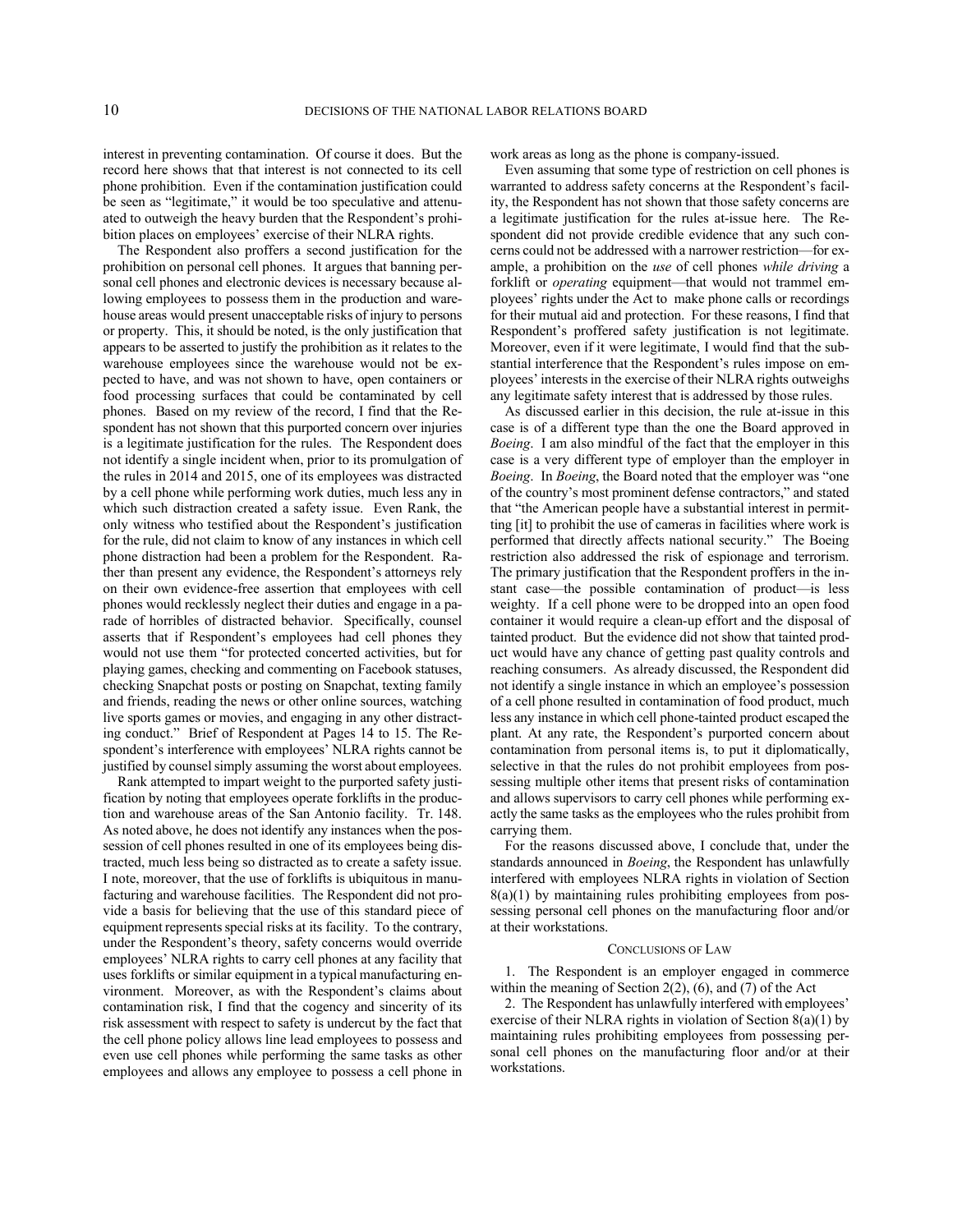# **REMEDY**

Having found that the Respondent has engaged in certain unfair labor practices, I shall order it to cease and desist therefrom and to take certain affirmative action designed to effectuate the policies of the Act. Prior to the remand, the General Counsel asked that I order that the notice in this case be posted not just at the Respondent's San Antonio facility, but at all the Respondent's facilities nationwide. I find that it is appropriate under the circumstances present here to confine the posting remedy to the one facility about which specific evidence was presented at the hearing, i.e., to the San Antonio facility. The evidence does not show that circumstances at the Respondent's other facilities are sufficiently similar that an independent analysis of those circumstances is not warranted.<sup>11</sup> Moreover, the parameters of the policy regarding cell phone possession in this case are set by the combined action of one rule promulgated at the corporate-wide level and a second rule that was promulgated at the San Antonio facility. The latter rule was not shown to be in place at other facilities, and certainly not at *all* the Respondent's facilities. I am unable to conclude on the record here that the circumstances regarding facility-specific rules at other facilities would not mitigate the unlawful interference that the corporate-wide rule imposes under the circumstances shown at the San Antonio facility.

On these findings of fact and conclusions of law and on the entire record, I issue the following recommended Order.<sup>12</sup>

### ORDER

The Respondent, Cott Beverages, Inc., San Antonio, Texas, its officers, agents, successors, and assigns, shall

1. Cease and desist from

(a) Interfering with employees' exercise of their NLRA rights in violation of Section  $8(a)(1)$  by maintaining rules prohibiting employees at its San Antonio, Texas, facility from possessing personal cell phones on the manufacturing floor or at their workstations.

(b) In any like or related manner interfering with, restraining, or coercing employees in the exercise of the rights guaranteed them by Section 7 of the Act.

2. Take the following affirmative action necessary to effectuate the policies of the Act.

(a) Rescind its policies prohibiting employees at its San Antonio, Texas, facility from possessing personal cell phones on the manufacturing floor and/or at their workstations.

(b) Furnish employees at the San Antonio, Texas, facility with inserts for the current policies that (1) advise employees that the unlawful prohibition has been rescinded, or (2) provide the language of a lawful prohibition, or to the extent that that the Respondent has not already done so, publish and distribute revised

<sup>12</sup> If no exceptions are filed as provided by Sec. 102.46 of the Board's Rules and Regulations, the findings, conclusions, and recommended

policies that (1) do not contain the unlawful prohibition, or (2) provide the language of a lawful prohibition.

(c) Within 14 days after service by the Region, post at its facility in San Antonio, Texas, copies of the attached notice marked "Appendix."<sup>13</sup> Copies of the notice, on forms provided by the Regional Director for Region 16, after being signed by the Respondent's authorized representative, shall be posted by the Respondent and maintained for 60 consecutive days in conspicuous places including all places where notices to employees are customarily posted. In addition to physical posting of paper notices, the notices shall be distributed electronically, such as by email, posting on an intranet or an internet site, and/or other electronic means, if the Respondent customarily communicates with its employees by such means. Reasonable steps shall be taken by the Respondent to ensure that the notices are not altered, defaced, or covered by any other material. In the event that, during the pendency of these proceedings, the Respondent has gone out of business or closed the facility involved in these proceedings, the Respondent shall duplicate and mail, at its own expense, a copy of the notice to all current employees and former employees employed by the Respondent at any time since January 2016.

Dated, Washington, D.C. October 7, 2019

### APPENDIX

NOTICE TO EMPLOYEES POSTED BY ORDER OF THE

NATIONAL LABOR RELATIONS BOARD

An Agency of the United States Government

The National Labor Relations Board has found that we violated Federal labor law and has ordered us to post and obey this notice.

# FEDERAL LAW GIVES YOU THE RIGHT TO

Form, join, or assist a union

Choose representatives to bargain with us on your behalf

Act together with other employees for your benefit and protection

Choose not to engage in any of these protected activities.

WE WILL NOT interfere with your exercise of rights guaranteed you by Section 7 of the Act by maintaining rules prohibiting you from possessing personal cell phones on the manufacturing floor and/or at your workstations.

WE WILL NOT in any like or related manner interfere with, restrain, or coerce you in the exercise of the rights guaranteed you by Section 7 of the Act.

Order shall, as provided in Sec. 102.48 of the Rules, be adopted by the Board and all objections to them shall be deemed waived for all purposes.

<sup>&</sup>lt;sup>11</sup> I considered that Rank, a manager at the corporate level, testified that the operations he described did not differ meaningfully from one facility to the next. However, I found him an unreliable witness in this regard. I note in particular that Rank testified that line lead employees did not fill-in for employees who work on the production line when they go on breaks, but the evidence showed that at the San Antonio facility line lead employees do exactly that.

<sup>&</sup>lt;sup>13</sup> If this Order is enforced by a judgment of a United States court of appeals, the words in the notice reading "Posted by Order of the National Labor Relations Board" shall read "Posted Pursuant to a Judgment of the United States Court of Appeals Enforcing an Order of the National Labor Relations Board."